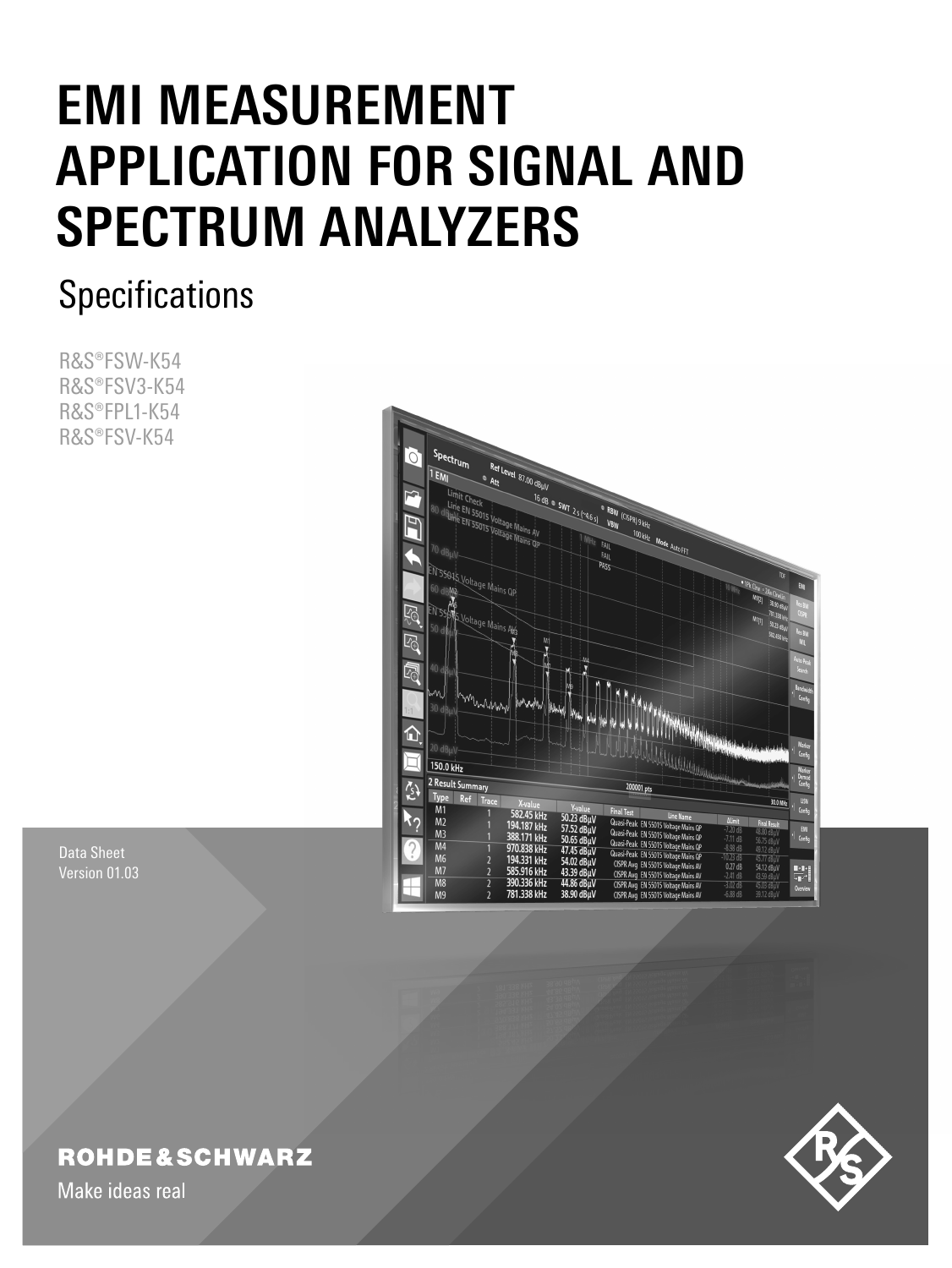### **CONTENTS**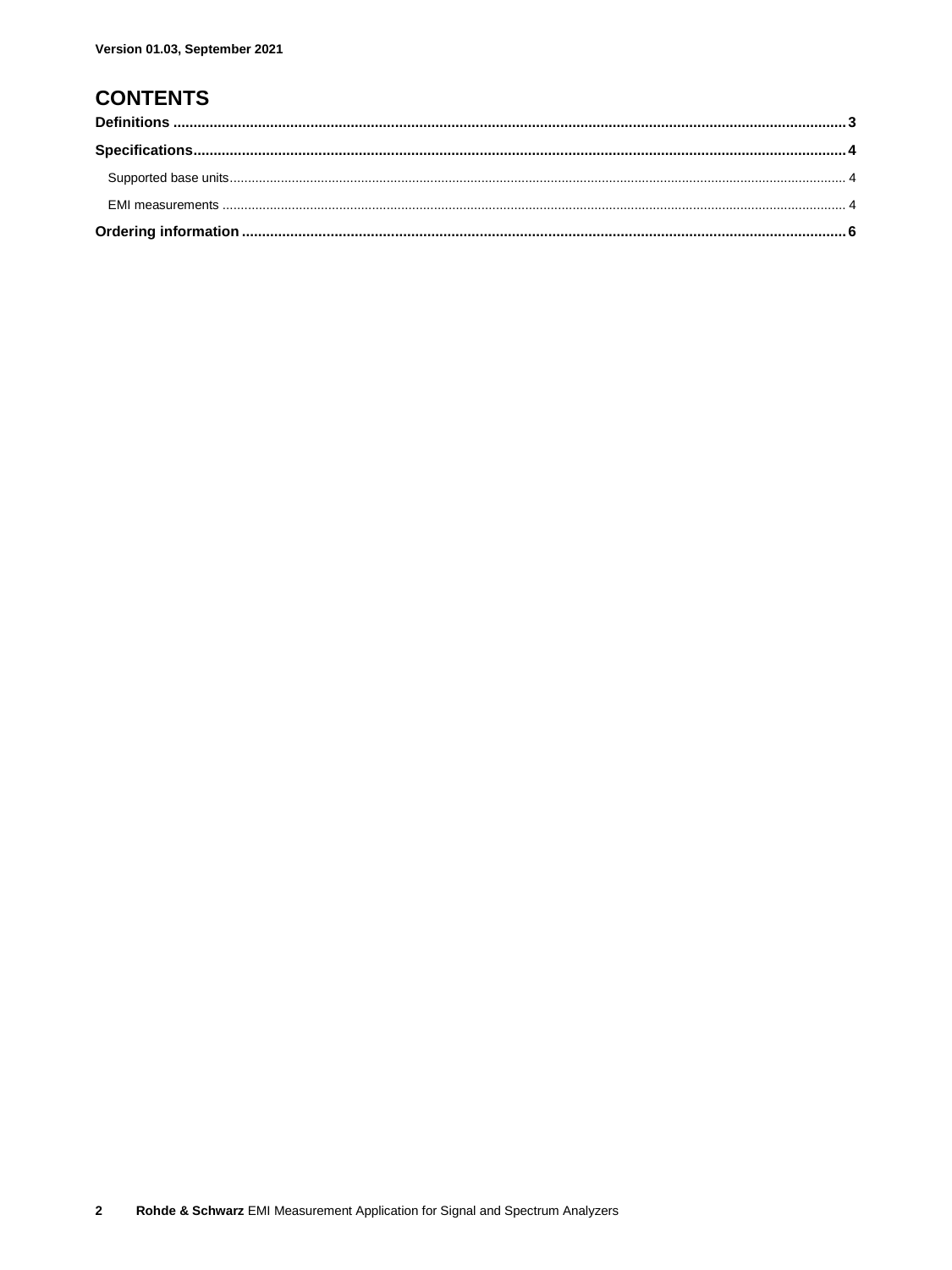### <span id="page-2-0"></span>**Definitions**

#### **General**

Product data applies under the following conditions:

- Three hours storage at ambient temperature followed by 30 minutes warm-up operation
- Specified environmental conditions met
- Recommended calibration interval adhered to
- All internal automatic adjustments performed, if applicable

### **Specifications with limits**

Represent warranted product performance by means of a range of values for the specified parameter. These specifications are marked with limiting symbols such as <, ≤, >, ≥, ±, or descriptions such as maximum, limit of, minimum. Compliance is ensured by testing or is derived from the design. Test limits are narrowed by guard bands to take into account measurement uncertainties, drift and aging, if applicable.



### **Non-traceable specifications with limits (n. trc.)**

Represent product performance that is specified and tested as described under "Specifications with limits" above. However, product performance in this case cannot be warranted due to the lack of measuring equipment traceable to national metrology standards. In this case, measurements are referenced to standards used in the Rohde & Schwarz laboratories.

#### **Specifications without limits**

Represent warranted product performance for the specified parameter. These specifications are not specially marked and represent values with no or negligible deviations from the given value (e.g. dimensions or resolution of a setting parameter). Compliance is ensured by design.

### **Typical data (typ.)**

Characterizes product performance by means of representative information for the given parameter. When marked with  $\lt$ ,  $>$  or as a range, it represents the performance met by approximately 80 % of the instruments at production time. Otherwise, it represents the mean value.

#### **Nominal values (nom.)**

Characterize product performance by means of a representative value for the given parameter (e.g. nominal impedance). In contrast to typical data, a statistical evaluation does not take place and the parameter is not tested during production.

#### **Measured values (meas.)**

Characterize expected product performance by means of measurement results gained from individual samples.

#### **Uncertainties**

Represent limits of measurement uncertainty for a given measurand. Uncertainty is defined with a coverage factor of 2 and has been calculated in line with the rules of the Guide to the Expression of Uncertainty in Measurement (GUM), taking into account environmental conditions, aging, wear and tear.

Device settings and GUI parameters are designated with the format "parameter: value".

Non-traceable specifications with limits, typical data as well as nominal and measured values are not warranted by Rohde & Schwarz.

In line with the 3GPP/3GPP2 standard, chip rates are specified in million chips per second (Mcps), whereas bit rates and symbol rates are specified in billion bits per second (Gbps), million bits per second (Mbps), thousand bits per second (kbps), million symbols per second (Msps) or thousand symbols per second (ksps), and sample rates are specified in million samples per second (Msample/s). Gbps, Mcps, Mbps, Msps, kbps, ksps and Msample/s are not SI units.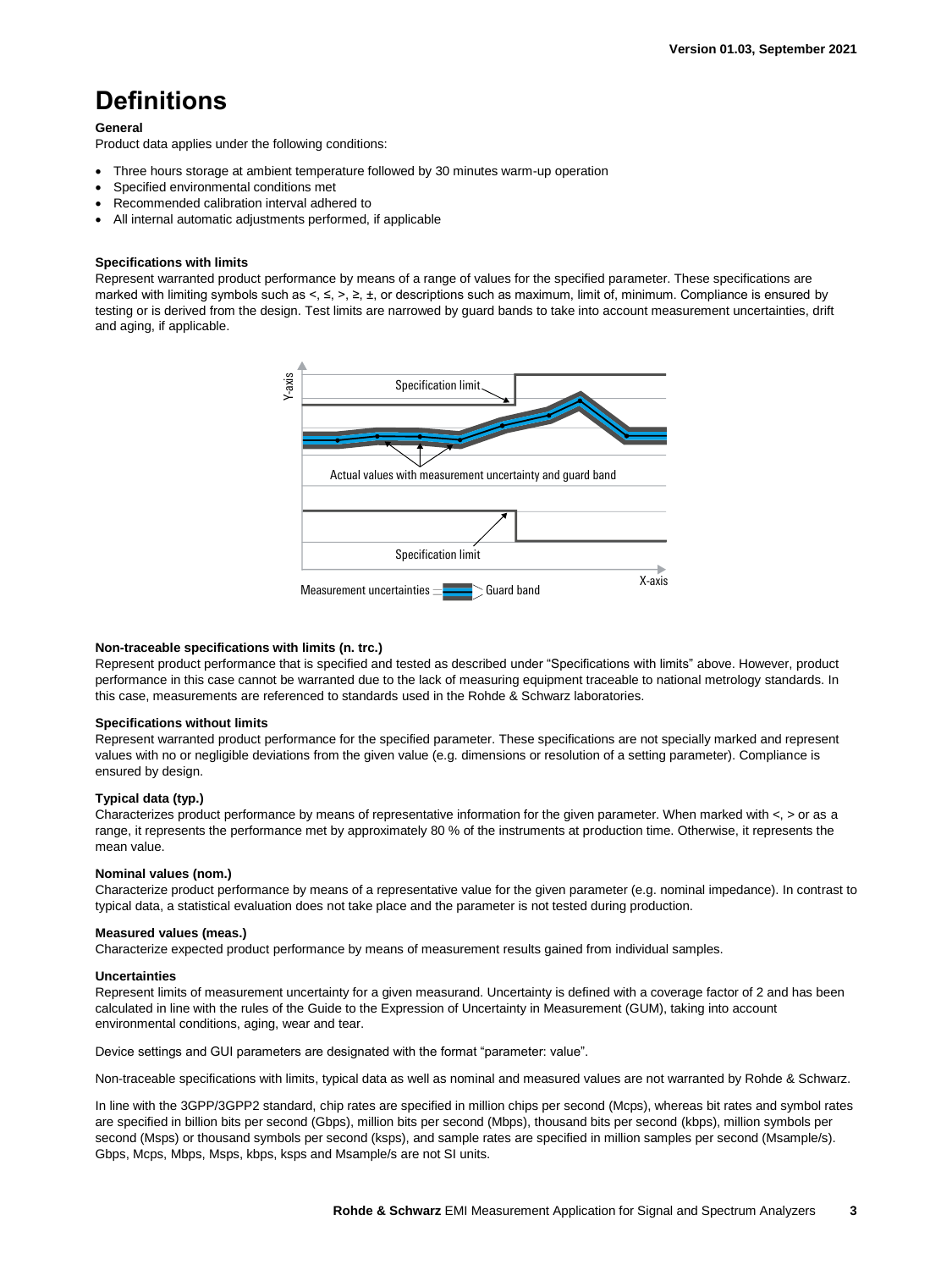### <span id="page-3-0"></span>**Specifications**

The specifications of the R&S®Fxx-K54 EMI measurement application are based on the data sheet specifications of the corresponding signal and spectrum analyzer.

### <span id="page-3-1"></span>**Supported base units**

| <b>Designation</b>        | <b>Specifications</b> |
|---------------------------|-----------------------|
| R&S <sup>®</sup> FSW      | PD 5215.6749.22       |
| R&S <sup>®</sup> FSVA3000 | PD 5216.1211.22       |
| <b>R&amp;S®FSV3000</b>    | PD 5216.1334.22       |
| R&S <sup>®</sup> FSVR     | PD 5214.3381.22       |
| <b>R&amp;S®FSVA</b>       | PD 3607.2790.22       |
| R&S <sup>®</sup> FSV      | PD 3606.7982.22       |
| R&S <sup>®</sup> FPL1000  | PD 5214.6974.22       |

### <span id="page-3-2"></span>**EMI measurements**

### **Frequency**

| 18 I.I          |                                    |
|-----------------|------------------------------------|
| -<br>. .<br>ווו | .<br>lır<br>$\mathbf{r}$<br>н<br>. |

### **Resolution bandwidths**

| <b>EMI filters</b>      |                                      |
|-------------------------|--------------------------------------|
| Bandwidths (-6 dB)      | 10 Hz, 100 Hz, 200 Hz, 1 kHz, 9 kHz, |
|                         | 10 kHz, 100 kHz, 120 kHz, 1 MHz      |
| Bandwidth uncertainty   | $<$ 3 %. nominal                     |
| Shape factor 60 dB:6 dB | < 4. nominal                         |

### **Level**

 $\overline{a}$ 

| Level display               |                                                 |                                                                         |
|-----------------------------|-------------------------------------------------|-------------------------------------------------------------------------|
| Number of traces            | selectable, displayed in parallel               | 1 to $6$                                                                |
| Trace detectors             |                                                 | individually selectable for each trace                                  |
| Standard detectors          |                                                 | maximum peak, minimum peak, auto<br>peak (normal), sample, RMS, average |
| <b>EMI</b> detectors        |                                                 | quasi-peak, RMS average,<br>CISPR average <sup>2, 3</sup>               |
| Measurement marker detector | configurable detectors for final<br>measurement | maximum peak, average, quasi-peak,<br>RMS average, CISPR average        |

<sup>1</sup> R&S®FPL1000, R&S®FSV3000, R&S®FSVA3000: logarithmic scaling for FFT sweep and RBW ≤ 1 MHz only.

<sup>&</sup>lt;sup>2</sup> R&S®FSV3000, R&S®FSVA3000: EMI detectors are only available for zero span traces.

<sup>3</sup> R&S®FPL1000, R&S®FSV3000, R&S®FSVA3000: EMI detectors are not available in combination with minimum peak, auto peak, sample trace detectors.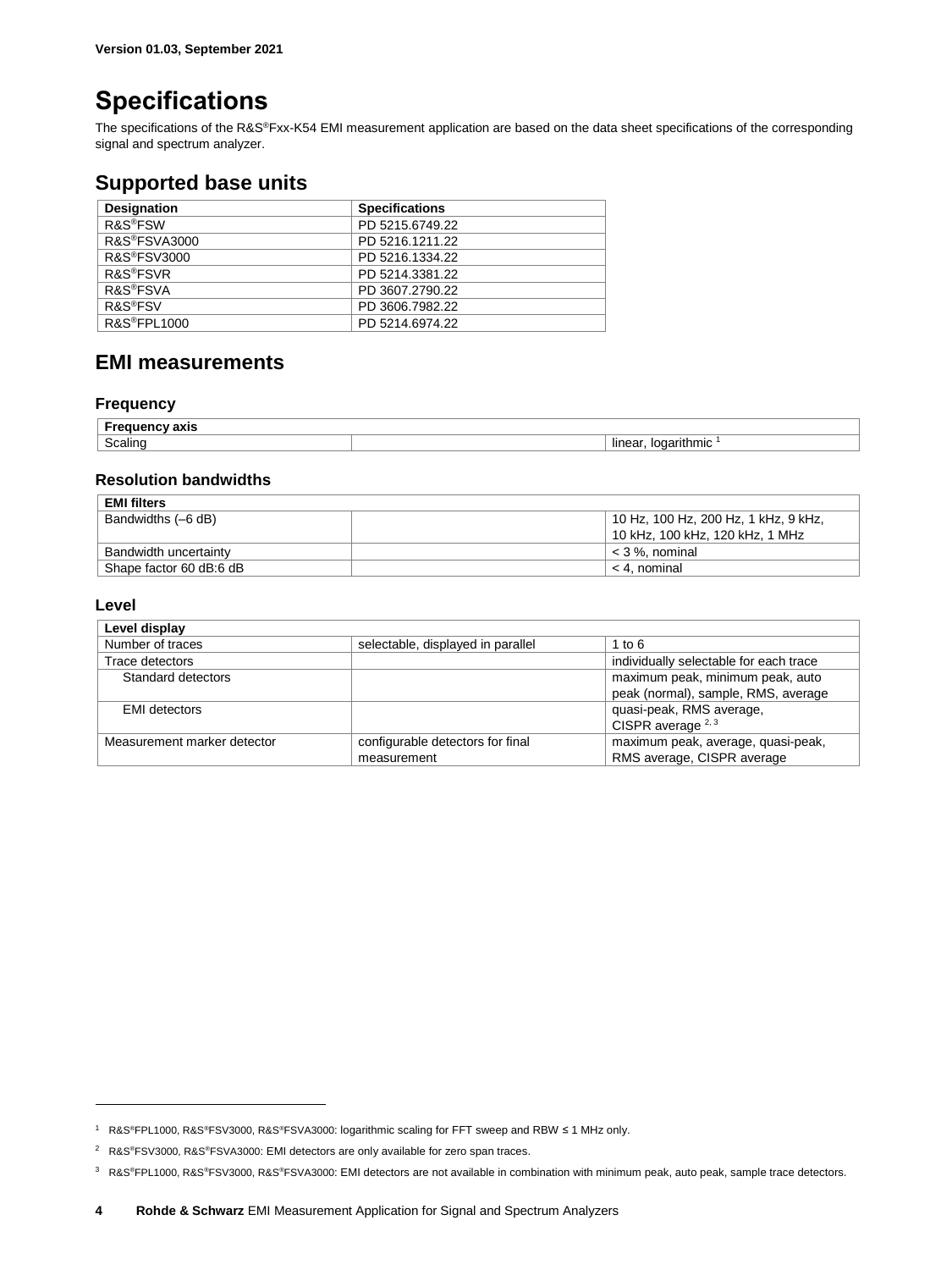### **EMI measurements**

| Number of sweep points                               | range                                               | 101 to 200 001                                                             |  |
|------------------------------------------------------|-----------------------------------------------------|----------------------------------------------------------------------------|--|
| <b>Limit lines</b>                                   |                                                     |                                                                            |  |
| Predefined limit lines                               | CISPR/EN, FCC, MIL-STD-461 and<br>DO-160            | more than 170 lines                                                        |  |
| Limit assignment                                     |                                                     | limit line individually selectable for each<br>trace                       |  |
| <b>Measurement results</b>                           |                                                     |                                                                            |  |
| Measurement sequence                                 | pretest                                             | to detect the highest signal levels                                        |  |
|                                                      | final measurement                                   | to verify the signal level at the frequencies<br>identified in the pretest |  |
| Detectors                                            |                                                     | separately selectable for pretest and final<br>measurement                 |  |
| <b>Pretest</b>                                       |                                                     |                                                                            |  |
| Detection criteria for peak list                     | without limit line                                  | signal level                                                               |  |
|                                                      | with limit line                                     | delta of signal level to limit line                                        |  |
| Detection sequence                                   |                                                     | highest to lowest signal level, level delta                                |  |
| <b>Final measurement</b>                             |                                                     |                                                                            |  |
| Maximum number of frequencies<br>(markers) supported | across all traces                                   | 16                                                                         |  |
| Frequency selection                                  | manual                                              | measurement at marker position                                             |  |
|                                                      | automatic                                           | auto marker peak search                                                    |  |
| Result at marker frequency                           | obtained with final measurement detector            |                                                                            |  |
|                                                      | default                                             | level measured at marker frequency                                         |  |
|                                                      | with limit line, additionally                       | delta of signal level to limit line                                        |  |
| Result table                                         | contents                                            | frequency, signal level, delta to limit line,<br>limit check results       |  |
| Limit check result representation                    | color coding                                        |                                                                            |  |
|                                                      | green                                               | below limit - margin                                                       |  |
|                                                      | yellow                                              | within limit - margin                                                      |  |
|                                                      | red                                                 | above limit                                                                |  |
| AM/FM demodulation during final measurement          |                                                     |                                                                            |  |
| Output                                               |                                                     | internal speaker, phone jack                                               |  |
| Required options                                     | R&S <sup>®</sup> FSW                                | none (included in base unit)                                               |  |
|                                                      | R&S®FSVA3000 and R&S®FSV3000                        | R&S®FSV3-B3                                                                |  |
|                                                      | R&S®FSVR, R&S®FSVA and R&S®FSV                      | R&S®FSV-B3                                                                 |  |
|                                                      | <b>R&amp;S®FPL1000</b>                              | R&S®FPL1-B5                                                                |  |
| Reporting                                            |                                                     |                                                                            |  |
| Availability                                         | instrument families supporting report<br>generation | R&S®FSW, R&S®FSVA3000 and<br>R&S®FSV3000, R&S®FPL1000                      |  |
| Report elements                                      |                                                     | spectrum display, marker table,<br>list of measured frequencies            |  |
| Report file formats                                  |                                                     | PDF, DOC                                                                   |  |
| <b>LISN control</b>                                  |                                                     |                                                                            |  |
| Supported LISN models                                |                                                     | R&S®ENV216, R&S®ENV432,<br>R&S®ENV4200, R&S®ESH2-Z5,<br>R&S®ESH3-Z5        |  |
| Required options                                     | R&S <sup>®</sup> FSW                                | none (included in base unit)                                               |  |
|                                                      | R&S®FSVA3000 and R&S®FSV3000                        | R&S®FSV3-B5                                                                |  |
|                                                      | R&S®FSVR, R&S®FSVA and R&S®FSV                      | R&S®FSV-B5                                                                 |  |
|                                                      | R&S®FPL1000                                         | R&S®FPL1-B5                                                                |  |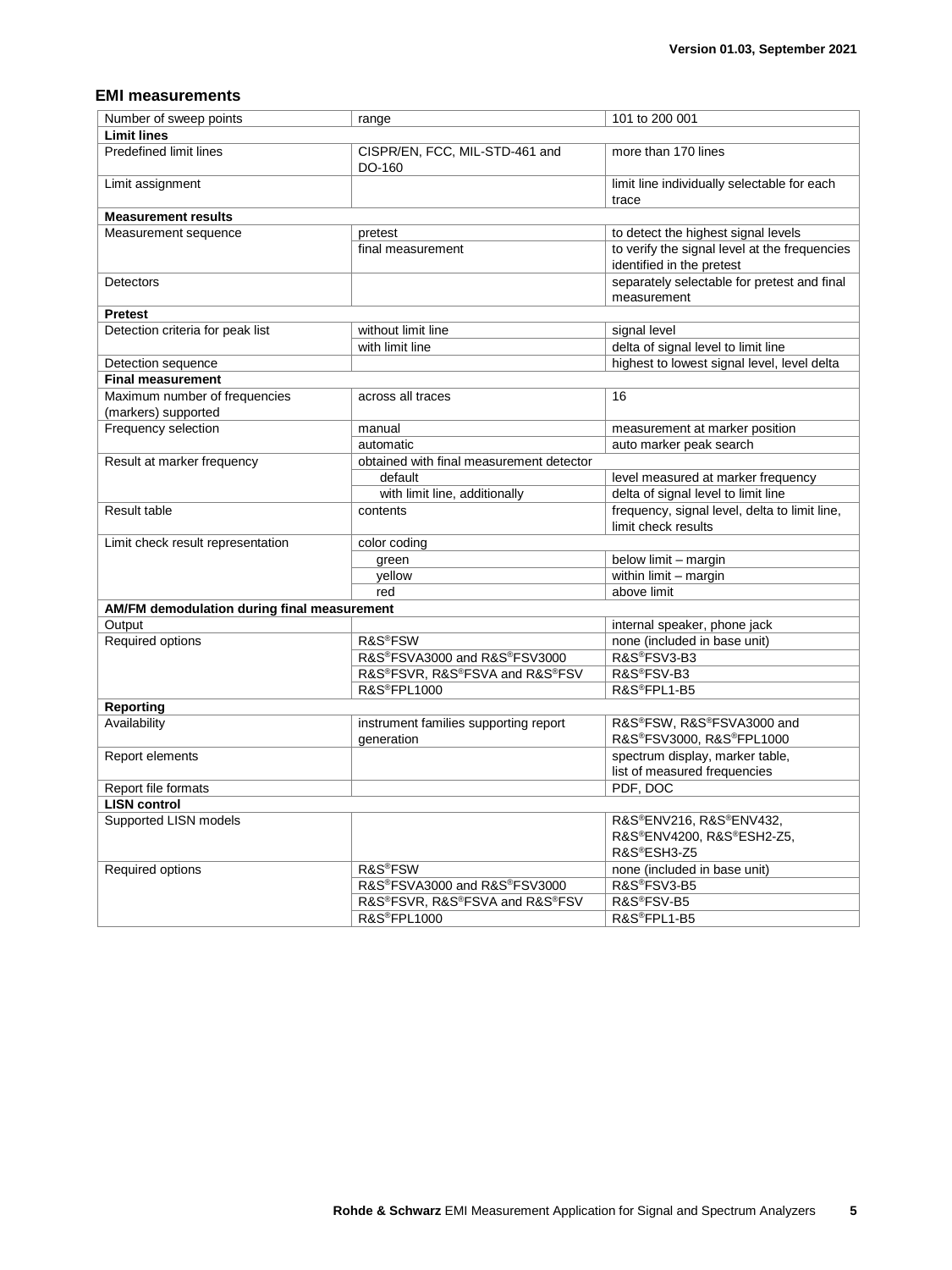## <span id="page-5-0"></span>**Ordering information**

Listed here: ordering information of the -K54 option and recommended extensions for EMI measurement applications. For ordering information of the signal and spectrum analyzer base units, see the data sheet of the base unit.

| <b>Designation</b>                                                                 | <b>Type</b>              | Order No.                     |
|------------------------------------------------------------------------------------|--------------------------|-------------------------------|
| R&S®FSW signal and spectrum analyzer                                               |                          |                               |
| EMI measurement application                                                        | R&S®FSW-K54              | 1313.1400.02                  |
| Recommended extras                                                                 |                          |                               |
| CISPR calibration (ex-factory only)                                                | R&S®FSW-K54CAL           | 1331.5932.02                  |
| RF preamplifier                                                                    | R&S®FSW-B24              | 1313.0832.13/.26/.43/.49/.51/ |
|                                                                                    |                          | .66/.67                       |
| External generator control                                                         | R&S <sup>®</sup> FSW-B10 | 1313.1622.02                  |
| R&S®FSVA3000 and R&S®FSV3000 signal and spectrum analyzers                         |                          |                               |
| EMI measurement application                                                        | R&S®FSV3-K54             | 1330.5068.02                  |
| Recommended extras                                                                 |                          |                               |
| CISPR calibration (ex-factory only)                                                | R&S®FSV3-K54C            | 1346.3624.02                  |
| Additional interfaces, for LISN control                                            | R&S®FSV3-B5              | 1330.3820.02                  |
| AM/FM demodulation audio output; includes speaker,                                 | R&S®FSV3-B3              | 1330.3765.02                  |
| plug for headphones and volume control                                             |                          |                               |
| RF preamplifier                                                                    | R&S®FSV3-B24             | 1330.4049.07/.13/.30/.44      |
| Control of external signal generators via LAN,                                     | R&S®FSV3-B10             | 1330.3859.02                  |
| for use as tracking generator                                                      |                          |                               |
| R&S®FSVR signal and spectrum analyzer                                              |                          |                               |
| EMI measurement application                                                        | R&S®FSV-K54              | 1310.0425.02                  |
| Recommended extras                                                                 |                          |                               |
| Additional interfaces, for LISN control                                            | R&S®FSV-B5               | 1310.9539.02                  |
| AM/FM demodulation audio output; includes speaker,                                 | R&S®FSV-B3               | 1310.9516.02                  |
| plug for headphones and volume control                                             |                          |                               |
| RF preamplifier (up to 7.5 GHz)                                                    | R&S®FSV-B22              | 1310.9600.02                  |
| RF preamplifier (above 7.5 GHz)                                                    | R&S®FSV-B24              | 1310.9616.13/.30/.40          |
| R&S®FSVA and R&S®FSV signal and spectrum analyzer                                  |                          |                               |
| EMI measurement application                                                        | R&S®FSV-K54              | 1310.0425.02                  |
| Recommended extras                                                                 |                          |                               |
| CISPR calibration                                                                  | R&S®FSV-K54CAL           | 1329.0237.02                  |
| Additional interfaces, for LISN control                                            | R&S®FSV-B5               | 1310.9539.02                  |
| AM/FM demodulation audio output; includes speaker,                                 | R&S <sup>®</sup> FSV-B3  | 1310.9516.02                  |
| plug for headphones and volume control                                             |                          |                               |
| RF preamplifier (up to 7.5 GHz)                                                    | R&S®FSV-B22              | 1310.9600.02                  |
| RF preamplifier (above 7.5 GHz)                                                    | R&S®FSV-B24              | 1310.9616.13/.30/.40          |
| Tracking generator                                                                 | R&S®FSV-B9               | 1310.9545.02                  |
| DC power supply                                                                    | R&S®FSV-B30              | 1329.0243.02                  |
| Lithium-ion battery pack                                                           | R&S®FSV-B32              | 1321.3750.04                  |
| R&S®FPL1000 signal and spectrum analyzer                                           |                          |                               |
| EMI measurement application                                                        | R&S®FPL1-K54             | 1323.1783.02                  |
| Recommended extras                                                                 |                          |                               |
| Additional interfaces, for LISN control and AF output                              | R&S®FPL1-B5              | 1323.1883.02                  |
| RF preamplifier (up to 3 GHz / 7.5 GHz)                                            | R&S®FPL1-B22             | 1323.1719.02                  |
| RF preamplifier (up to 14 GHz)                                                     | R&S®FPL1-B22             | 1323.1702.02                  |
| RF preamplifier (up to 26.5 GHz)                                                   | R&S®FPL1-B22             | 1323.1777.02                  |
| Internal generator                                                                 | R&S®FPL1-B9              | 1323.1925.03/.07              |
| DC power supply                                                                    | R&S®FPL1-B30             | 1323.1877.02                  |
| Lithium-ion battery pack                                                           | R&S®FPL1-B31             | 1323.1725.02                  |
| System software <sup>4</sup>                                                       |                          |                               |
| <b>Essential EMI test software</b>                                                 | R&S®ELEMI-E              | 5601.0030.02                  |
| License dongle                                                                     | R&S <sup>®</sup> EMCPC   | 5601.0018.02                  |
| <b>Cables for control of Rohde &amp; Schwarz LISNs</b>                             |                          |                               |
| Control cable, R&S®FSW/FSVA3000/FSV3000/FSVR/FSVA/FSV to R&S®ENV216/ENV432/ENV4200 |                          |                               |
| Length: 3 m                                                                        | R&S®EZ-29                | 1326.6470.03                  |
| Length: 10 m                                                                       | R&S <sup>®</sup> EZ-29   | 1326.6470.10                  |
| Control cable, R&S®FPL1000 to R&S®ENV216/ENV432/ENV4200                            |                          |                               |
| Length: 3 m                                                                        | R&S®EZ-21                | 1107.2087.03                  |
| Length: 10 m                                                                       | R&S <sup>®</sup> EZ-21   | 1107.2087.10                  |

<sup>4</sup> Supports R&S®FSW, R&S®FSVA3000, R&S®FSV3000, R&S®FSV and R&S®FPL1000.

 $\overline{a}$